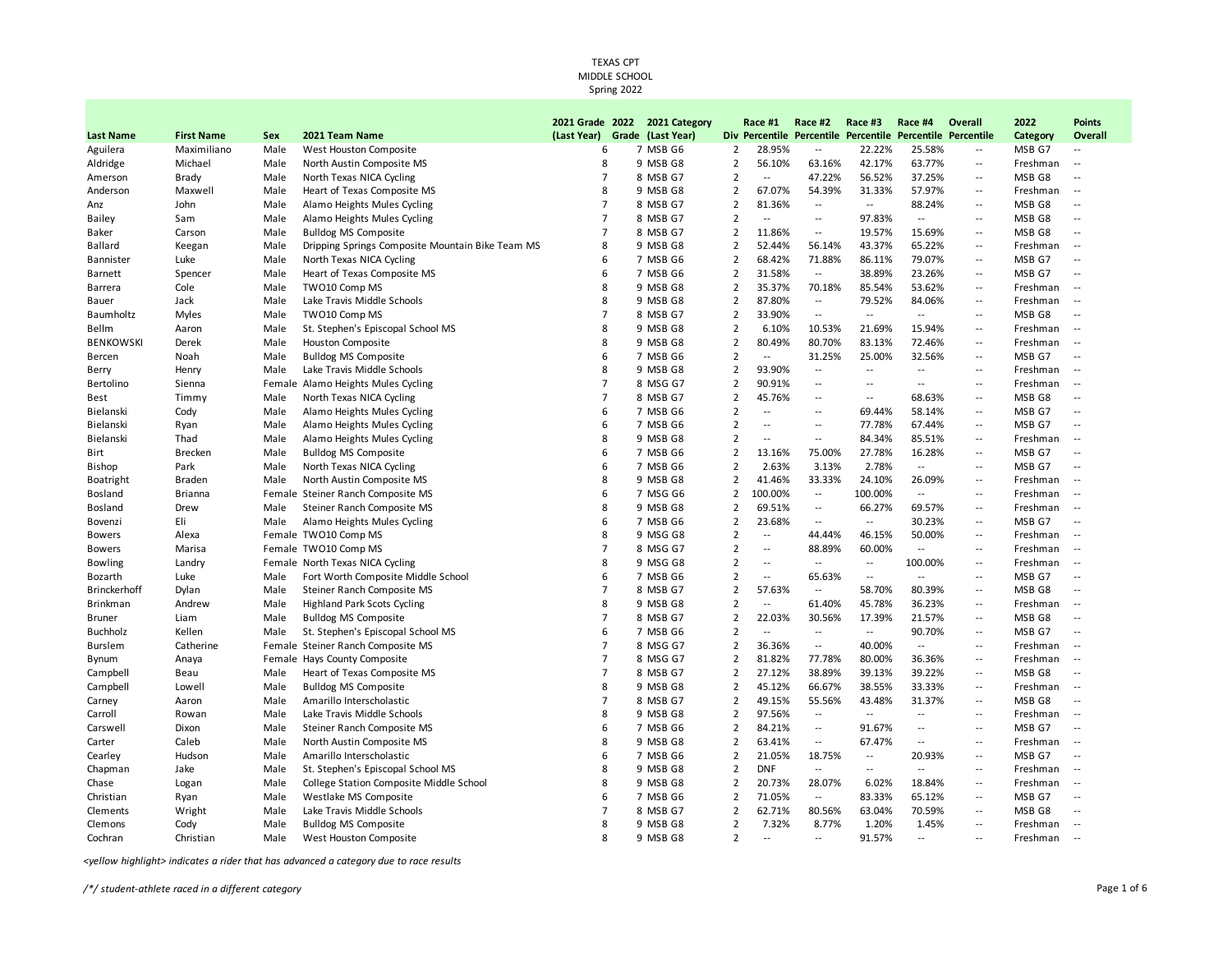|                  |                   |      |                                                  |                | 2021 Grade 2022 2021 Category |                | Race #1                  | Race #2                  | Race #3                  | Race #4                                                    | Overall                    | 2022     | <b>Points</b>                                 |
|------------------|-------------------|------|--------------------------------------------------|----------------|-------------------------------|----------------|--------------------------|--------------------------|--------------------------|------------------------------------------------------------|----------------------------|----------|-----------------------------------------------|
| <b>Last Name</b> | <b>First Name</b> | Sex  | 2021 Team Name                                   | (Last Year)    | Grade (Last Year)             |                |                          |                          |                          | Div Percentile Percentile Percentile Percentile Percentile |                            | Category | Overall                                       |
| Cole             | Cooper            | Male | West Houston Composite                           | 8              | 9 MSB G8                      | $\overline{2}$ | 43.90%                   | 47.37%                   | $\overline{\phantom{a}}$ | 31.88%                                                     | $\sim$                     | Freshman | $\sim$                                        |
| Cole             | Evan              | Male | TWO10 Comp MS                                    | 8              | 9 MSB G8                      | $\overline{2}$ | 47.56%                   | 21.05%                   | 51.81%                   | 4.35%                                                      | $\sim$ $-$                 | Freshman | $\overline{\phantom{a}}$                      |
| Cole             | Ricky             | Male | Hays County Composite                            | 8              | 9 MSB G8                      | $\overline{2}$ | 92.68%                   | $\overline{\phantom{a}}$ | $\overline{\phantom{a}}$ | $\overline{\phantom{a}}$                                   | $\sim$ $\sim$              | Freshman | $\sim$                                        |
| Colon            | Nathan            | Male | Steiner Ranch Composite MS                       | 6              | 7 MSB G6                      | $\overline{2}$ | 73.68%                   | ٠.                       | 66.67%                   | 46.51%                                                     | $\overline{\phantom{a}}$   | MSB G7   | $\overline{\phantom{a}}$                      |
| Conner           | Grayson           | Male | Heart of Texas Composite MS                      | 6              | 7 MSB G6                      | $\overline{2}$ | 34.21%                   | 46.88%                   | 44.44%                   | 37.21%                                                     | $\overline{a}$             | MSB G7   | $\overline{\phantom{a}}$                      |
| Conner           | Maddox            | Male | Heart of Texas Composite MS                      | 8              | 9 MSB G8                      | $\overline{2}$ | 4.88%                    | 7.02%                    | 9.64%                    | 13.04%                                                     | $\sim$ $\sim$              | Freshman | $\sim$                                        |
| Connor           | Will              | Male | <b>Houston Composite</b>                         | $\overline{7}$ | 8 MSB G7                      | $\overline{2}$ | $\overline{a}$           | $\overline{a}$           | 45.65%                   | $\overline{a}$                                             | $-$                        | MSB G8   | $\overline{\phantom{a}}$                      |
| Connors          | Matthew           | Male | South Metro Composite                            | $\overline{7}$ | 8 MSB G7                      | $\overline{2}$ | 42.37%                   | 63.89%                   | 54.35%                   | $\overline{\phantom{a}}$                                   | $\sim$                     | MSB G8   | $\sim$                                        |
| Copeland         | Dalton            | Male | <b>Houston Composite</b>                         | $\overline{7}$ | 8 MSB G7                      | $\overline{2}$ | <b>DNF</b>               | $\overline{\phantom{a}}$ | 52.17%                   | 56.86%                                                     | $\overline{a}$             | MSB G8   | $\overline{\phantom{a}}$                      |
| Coulter          | Sam               | Male | Westlake MS Composite                            | $\overline{7}$ | 8 MSB G7                      | $\overline{2}$ | 16.95%                   | 19.44%                   | 23.91%                   | 17.65%                                                     | $\sim$                     | MSB G8   | $\overline{\phantom{a}}$                      |
| Craig            | Jackson           | Male | Heart of Texas Composite MS                      | 8              | 9 MSB G8                      | $\overline{2}$ | $\overline{a}$           | $\sim$ $\sim$            | 65.06%                   | 78.26%                                                     | $\sim$                     | Freshman | $\overline{\phantom{a}}$                      |
| Credeur          | Xander            | Male | West Houston Composite                           | 8              | 9 MSB G8                      | $\overline{2}$ | $\overline{\phantom{a}}$ | <b>DNF</b>               | 87.95%                   | $\overline{a}$                                             | $\overline{a}$             | Freshman | $\overline{\phantom{a}}$                      |
| Darsey           | Jacob             | Male | Lake Travis Middle Schools                       | 8              | 9 MSB G8                      | $\overline{2}$ | 64.63%                   | 92.98%                   | 77.11%                   | --                                                         | $\overline{\phantom{a}}$   | Freshman | $\mathord{\hspace{1pt}\text{--}\hspace{1pt}}$ |
| de la Vara       | Hugo              | Male | Steiner Ranch Composite MS                       | $\overline{7}$ | 8 MSB G7                      | $\overline{2}$ | 55.93%                   | $\overline{\phantom{a}}$ | $\overline{a}$           | $\overline{a}$                                             | $\overline{\phantom{a}}$   | MSB G8   | --                                            |
| de Miranda       | Sean              | Male | North Texas NICA Cycling                         | 6              | 7 MSB G6                      | $\overline{2}$ | $\sim$                   | 21.88%                   | $\overline{\phantom{a}}$ | $\overline{a}$                                             | $\overline{\phantom{a}}$   | MSB G7   | $\sim$                                        |
| Deelstra         | Ryan              | Male | Steiner Ranch Composite MS                       | 8              | 9 MSB G8                      | $\overline{2}$ | 70.73%                   | $\overline{\phantom{a}}$ | --                       | Ξ.                                                         | $\overline{a}$             | Freshman | $\sim$                                        |
| Denby            | Caleb             | Male | Steiner Ranch Composite MS                       | 6              | 7 MSB G6                      | $\overline{2}$ | 94.74%                   | $\overline{\phantom{a}}$ | $\overline{a}$           | Ξ.                                                         | $\overline{a}$             | MSB G7   | $\overline{\phantom{a}}$                      |
| Dominguez        | Avril             |      | Female Laredo Comp MS                            | $\overline{7}$ | 8 MSG G7                      | $\overline{2}$ | 27.27%                   | 33.33%                   | $\sim$                   | 63.64%                                                     | $\sim$                     | Freshman | $\sim$                                        |
| Douglas          | Nathan            | Male | Dripping Springs Composite Mountain Bike Team MS | 8              | 9 MSB G8                      | $\overline{2}$ | 40.24%                   | 45.61%                   | 19.28%                   | 17.39%                                                     | $\overline{a}$             | Freshman | $\sim$                                        |
| Drake            | Beckam            | Male | Amarillo Interscholastic                         | $\overline{7}$ | 8 MSB G7                      | $\overline{2}$ | 13.56%                   | 25.00%                   | $\overline{\phantom{a}}$ | 27.45%                                                     | $\sim$ $-$                 | MSB G8   | $\overline{\phantom{a}}$                      |
| Draper           | Jack              | Male | North Texas NICA Cycling                         | 6              | 7 MSB G6                      | 2              | 42.11%                   | 40.63%                   | 58.33%                   | $\overline{\phantom{a}}$                                   | $\overline{a}$             | MSB G7   | $\overline{\phantom{a}}$                      |
| Duggan           | Kaleah            |      | Female Steiner Ranch Composite MS                | 6              | 7 MSG G6                      | $\overline{2}$ | 37.50%                   | $\overline{\phantom{a}}$ | 85.71%                   | 71.43%                                                     | $\overline{a}$             | Freshman | $\mathord{\hspace{1pt}\text{--}\hspace{1pt}}$ |
| Duran            | Luca              | Male | West Houston Composite                           | 7              | 8 MSB G7                      | 2              | 84.75%                   | 94.44%                   | 82.61%                   | 82.35%                                                     | $\sim$                     | MSB G8   | $\overline{\phantom{a}}$                      |
| Dutton           | Noah              | Male | <b>Houston Composite</b>                         | 6              | 7 MSB G6                      | $\overline{2}$ | 47.37%                   | 34.38%                   | 33.33%                   | 34.88%                                                     | $\overline{a}$             | MSB G7   | $\overline{\phantom{a}}$                      |
| Eads             | Luke              | Male | <b>Bulldog MS Composite</b>                      | 6              | 7 MSB G6                      | $\overline{2}$ | 18.42%                   | 15.63%                   | 30.56%                   | 11.63%                                                     | $\overline{\phantom{a}}$   | MSB G7   | $\overline{\phantom{a}}$                      |
| Elliott          | Drew              | Male | <b>Bulldog MS Composite</b>                      | 6              | 7 MSB G6                      | $\overline{2}$ | $\overline{a}$           | $\overline{\phantom{a}}$ | 11.11%                   | 9.30%                                                      | $\overline{a}$             | MSB G7   | $\overline{\phantom{a}}$                      |
| Engeling         | Adam              | Male | Heart of Texas Composite MS                      | 8              | 9 MSB G8                      | $\overline{2}$ | 12.20%                   | 5.26%                    | 3.61%                    | 11.59%                                                     | $\overline{\phantom{a}}$   | Freshman | $\sim$                                        |
| Engeling         | Rowan             |      | Female Heart of Texas Composite MS               | $\overline{7}$ | 8 MSG G7                      | $\overline{2}$ | Ξ.                       | --                       | 50.00%                   | 18.18%                                                     | $\overline{a}$             | Freshman | $\sim$                                        |
| <b>Eppes</b>     | Hutt              | Male | Westlake MS Composite                            | $\overline{7}$ | 8 MSB G7                      | $\overline{2}$ | 3.39%                    | 16.67%                   | 6.52%                    | <b>DNF</b>                                                 | $\sim$                     | MSB G8   | $\overline{\phantom{a}}$                      |
| Evans            | Hudson            | Male | Heart of Texas Composite MS                      | 6              | 7 MSB G6                      | $\overline{2}$ | 65.79%                   | 50.00%                   | 36.11%                   | 44.19%                                                     | $\overline{\phantom{a}}$ . | MSB G7   | $\overline{\phantom{a}}$                      |
| Evans            | Pierson           | Male | Heart of Texas Composite MS                      | $\overline{7}$ | 8 MSB G7                      | $\overline{2}$ | 64.41%                   | $\overline{\phantom{a}}$ | 67.39%                   | 47.06%                                                     | $\overline{a}$             | MSB G8   | $\overline{\phantom{a}}$                      |
| Fitzgerald       | <b>Brendon</b>    | Male | <b>Highland Park Scots Cycling</b>               | 8              | 9 MSB G8                      | $\overline{2}$ | $\overline{\phantom{a}}$ | 96.49%                   | $\overline{\phantom{a}}$ | $\overline{\phantom{a}}$                                   | $\overline{a}$             | Freshman | $\overline{\phantom{a}}$                      |
| Fleming          | Henry             | Male | <b>Bulldog MS Composite</b>                      | 8              | 9 MSB G8                      | 2              | 81.71%                   | 82.46%                   | 61.45%                   | 68.12%                                                     | $\sim$ $-$                 | Freshman | $\mathord{\hspace{1pt}\text{--}\hspace{1pt}}$ |
| Fleske           | Caelan            | Male | North Texas NICA Cycling                         | 8              | 9 MSB G8                      | $\overline{2}$ | $\overline{\phantom{a}}$ | $\overline{\phantom{a}}$ | 93.98%                   | 94.20%                                                     | $\overline{a}$             | Freshman | $\overline{\phantom{a}}$                      |
| Flynn            | Noah              | Male | College Station Composite Middle School          | 8              | 9 MSB G8                      | $\overline{2}$ | $\overline{\phantom{a}}$ | $\overline{a}$           | 90.36%                   | 89.86%                                                     | $-$                        | Freshman | $\mathord{\hspace{1pt}\text{--}\hspace{1pt}}$ |
| Frauenholtz      | Sam               | Male | Dripping Springs Composite Mountain Bike Team MS | $\overline{7}$ | 8 MSB G7                      | $\overline{2}$ | 47.46%                   | $\overline{a}$           | $\overline{a}$           | $\overline{\phantom{a}}$                                   | $\overline{a}$             | MSB G8   | Ξ.                                            |
| Frost            | Grant             | Male | West Houston Composite                           | 8              | 9 MSB G8                      | $\overline{2}$ | --                       | 49.12%                   | 18.07%                   | 24.64%                                                     | $\overline{\phantom{a}}$   | Freshman | $\overline{\phantom{a}}$                      |
| Fuller           | Elliott           |      | Female North Texas NICA Cycling                  | $\overline{7}$ | 8 MSG G7                      | $\overline{2}$ | $\overline{\phantom{a}}$ | <b>DNF</b>               | $\overline{a}$           | $\overline{a}$                                             | $\overline{a}$             | Freshman | $\sim$                                        |
| Gearing          | Michael           | Male | Dripping Springs Composite Mountain Bike Team MS | 8              | 9 MSB G8                      | $\overline{2}$ | 57.32%                   | 87.72%                   | 46.99%                   | 50.72%                                                     | $\overline{\phantom{a}}$   | Freshman | $\sim$                                        |
| Gleason          | August            | Male | Camacho Activity Center Composite                | $\overline{7}$ | 8 MSB G7                      | $\overline{2}$ | 15.25%                   | 27.78%                   | 26.09%                   | 29.41%                                                     | $\overline{\phantom{a}}$   | MSB G8   |                                               |
| Goldenberg       | Joshua            | Male | St. Stephen's Episcopal School MS                | 6              | 7 MSB G6                      | $\overline{2}$ | 81.58%                   | $\sim$                   | $\sim$                   | --                                                         | $\sim$                     | MSB G7   | $\overline{\phantom{a}}$                      |
| Gooden           | Terri             |      | Female Heart of Texas Composite MS               | 8              | 9 MSG G8                      | 2              | 81.82%                   | $\overline{\phantom{a}}$ | 100.00%                  | Ξ.                                                         | $\sim$                     | Freshman | $\overline{\phantom{a}}$                      |
| Gordon           | Grant             | Male | Dripping Springs Composite Mountain Bike Team MS | 7              | 8 MSB G7                      | $\overline{2}$ | 74.58%                   | $\overline{a}$           | 91.30%                   | 72.55%                                                     | $\overline{a}$             | MSB G8   | $\overline{\phantom{a}}$                      |
| Graf             | Kendall           |      | Female Amarillo Interscholastic                  | $\overline{7}$ | 8 MSG G7                      | $\overline{2}$ | 9.09%                    | ۰.                       | $\overline{\phantom{a}}$ | $\overline{\phantom{a}}$                                   | $\overline{\phantom{a}}$   | Freshman | $\mathord{\hspace{1pt}\text{--}\hspace{1pt}}$ |
| Greene           | Grant             | Male | North Austin Composite MS                        | 8              | 9 MSB G8                      | 2              | --                       | $\overline{a}$           | ۰.                       | 95.65%                                                     | $\sim$ $-$                 | Freshman | $\overline{\phantom{a}}$                      |
| Grizzle          | <b>Brady</b>      | Male | North Austin Composite MS                        | $\overline{7}$ | 8 MSB G7                      | $\overline{2}$ | 52.54%                   | ۰.                       | $\overline{\phantom{a}}$ | --                                                         | $\overline{a}$             | MSB G8   | $\overline{\phantom{a}}$                      |
| Guerry           | Hollis            | Male | <b>Highland Park Scots Cycling</b>               | 8              | 9 MSB G8                      | $\overline{2}$ | $\ddotsc$                | $\overline{\phantom{a}}$ | 95.18%                   | $\overline{a}$                                             | $\sim$                     | Freshman | $\overline{\phantom{a}}$                      |
| Guthrie          | Riley             |      | Female North Austin Composite MS                 | $\overline{7}$ | 8 MSG G7                      | $\overline{2}$ | 63.64%                   | 55.56%                   | $\overline{\phantom{a}}$ | 72.73%                                                     | $\overline{a}$             | Freshman | $\overline{\phantom{a}}$                      |
| Haag             | Chase             | Male | Steiner Ranch Composite MS                       | 6              | 7 MSB G6                      | $\overline{2}$ | 44.74%                   | 28.13%                   | 61.11%                   | 39.53%                                                     | $\sim$ $\sim$              | MSB G7   | $\overline{a}$                                |
| Haglund          | Luke              | Male | <b>Highland Park Scots Cycling</b>               | 8              | 9 MSB G8                      | $\overline{2}$ | 30.49%                   | 40.35%                   | 30.12%                   | $\overline{a}$                                             | $\sim$                     | Freshman | $\overline{\phantom{a}}$                      |
| Hale             | Hannah            |      | Female, Lake Travis Middle Schools               | 6              | 7 MSG G6                      | $\overline{2}$ | 62.50%                   | 80.00%                   | 42.86%                   | 57.14%                                                     | $-$                        | Freshman | $\sim$                                        |

*<yellow highlight> indicates a rider that has advanced a category due to race results*

*/\*/ student-athlete raced in a different category* Page 2 of 6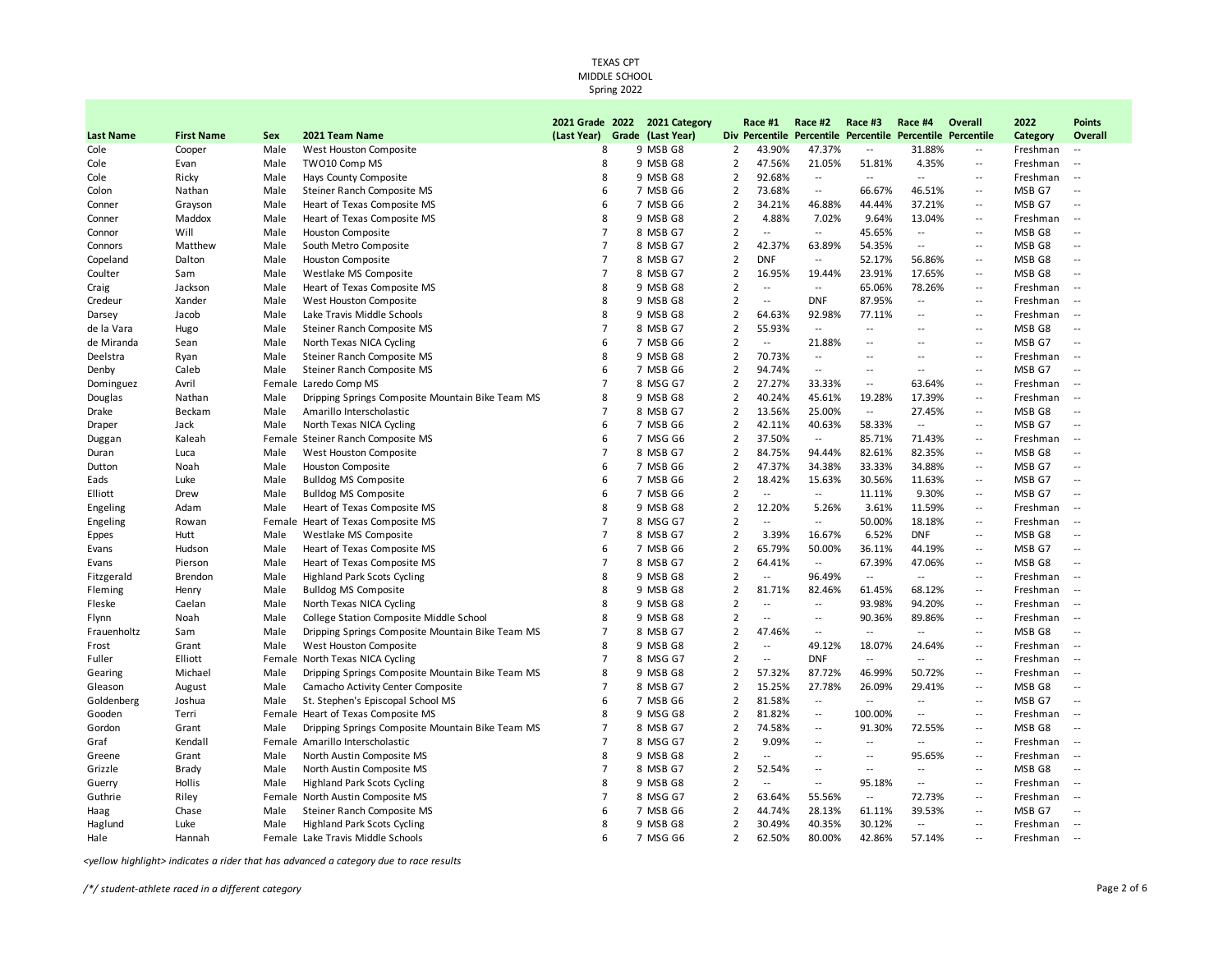**2021 Grade 2022 2021 Category** 

**Race #1 Race #2 Race #3 Race #4 Overall** 

**2022** 

**Points** 

| <b>Last Name</b> | <b>First Name</b> | <b>Sex</b> | 2021 Team Name                                          | (Last Year)         | Grade (Last Year) |                |                          | Div Percentile Percentile Percentile |                          | Percentile Percentile    |                          | Category | Overall                  |
|------------------|-------------------|------------|---------------------------------------------------------|---------------------|-------------------|----------------|--------------------------|--------------------------------------|--------------------------|--------------------------|--------------------------|----------|--------------------------|
| Haney            | Rowan             | Male       | Steiner Ranch Composite MS                              | 8                   | 9 MSB G8          | 2              | 79.27%                   | $\overline{\phantom{a}}$             | 68.67%                   | $\overline{a}$           | $\overline{a}$           | Freshman | $\sim$                   |
| Hansen           | Addison           |            | Female North Texas NICA Cycling                         | 8                   | 9 MSG G8          | 2              | 45.45%                   | 33.33%                               | 38.46%                   | ۰.                       | $\sim$                   | Freshman | $\sim$                   |
| Harrelson        | Isabelle          |            | Female North Texas NICA Cycling                         | 8                   | 9 MSG G8          | $\overline{2}$ | 54.55%                   | $\overline{\phantom{a}}$             | $-$                      | $\overline{a}$           | $\overline{a}$           | Freshman | $\sim$                   |
| Harris           | Trey              | Male       | Westlake MS Composite                                   | 6                   | 7 MSB G6          | $\overline{2}$ | 63.16%                   | $\overline{\phantom{a}}$             | 80.56%                   | 69.77%                   | $\overline{a}$           | MSB G7   | $\overline{\phantom{a}}$ |
| Hart             | Aidan             | Male       | TWO10 Comp MS                                           | 8                   | 9 MSB G8          | $\overline{2}$ | 1.22%                    | --                                   | 14.46%                   | 2.90%                    | $\overline{\phantom{a}}$ | Freshman | $\overline{\phantom{a}}$ |
| Hartman          | Ava               |            | Female Alamo Heights Mules Cycling                      | 8                   | 9 MSG G8          | $\overline{2}$ | $\overline{\phantom{a}}$ |                                      | 92.31%                   | --                       | $\overline{a}$           | Freshman | $\sim$                   |
| Hartung          | Houston           | Male       | Fort Worth Composite Middle School                      | 6                   | 7 MSB G6          | $\overline{2}$ | $\overline{a}$           | 68.75%                               | $\overline{a}$           | $\overline{a}$           | $\overline{a}$           | MSB G7   | $\sim$                   |
| Haven            | Cole              | Male       | North Texas NICA Cycling                                | 8                   | 9 MSB G8          | $\overline{2}$ | 36.59%                   | 52.63%                               | 59.04%                   | 59.42%                   | $\overline{a}$           | Freshman | $\sim$                   |
| Hayes            | Finnegan          | Male       | West Houston Composite                                  | 6                   | 7 MSB G6          | $\mathbf 2$    | 55.26%                   | 56.25%                               | 47.22%                   | Ξ.                       | $\ddotsc$                | MSB G7   | $\overline{\phantom{a}}$ |
| Hays             | Levi              | Male       | Lake Travis Middle Schools                              | 8                   | 9 MSB G8          | $\overline{2}$ | 75.61%                   | 94.74%                               | 72.29%                   | 75.36%                   | $\overline{a}$           | Freshman | $\sim$                   |
| Henley           | Connor            | Male       | Amarillo Interscholastic                                | $\overline{7}$      | 8 MSB G7          | $\mathbf 2$    | 71.19%                   | $\overline{\phantom{a}}$             | $\overline{\phantom{a}}$ | $\overline{\phantom{a}}$ | $\overline{a}$           | MSB G8   | $\overline{\phantom{a}}$ |
| Hill             | Madelyn           | Female     | College Station Composite Middle School                 | 6                   | 7 MSG G6          | $\overline{2}$ | $\overline{a}$           | $\overline{\phantom{a}}$             | $\overline{\phantom{a}}$ | 85.71%                   | $\sim$ $\sim$            | Freshman | $\sim$                   |
| Hirsch           | Ryder             | Male       | <b>Bulldog MS Composite</b>                             | 6                   | 7 MSB G6          | $\mathbf 2$    | 97.37%                   | 59.38%                               | 41.67%                   | 62.79%                   | $\overline{\phantom{a}}$ | MSB G7   | $\overline{\phantom{a}}$ |
| Hoard            | lan               | Male       | <b>Bulldog MS Composite</b>                             | 8                   | 9 MSB G8          | $\overline{2}$ | 21.95%                   | 38.60%                               | 13.25%                   | 8.70%                    | $\overline{a}$           | Freshman | $\sim$                   |
| Hobbs            | Frank             | Male       | Lake Travis Middle Schools                              | $\overline{7}$      | 8 MSB G7          | $\overline{2}$ | 88.14%                   | $\sim$                               | $\overline{a}$           | --                       | $\overline{a}$           | MSB G8   | $\overline{a}$           |
| Holgate          | Max               | Male       | Westlake MS Composite                                   | $\overline{7}$      | 8 MSB G7          | $\overline{2}$ | 20.34%                   | 33.33%                               | 21.74%                   | 25.49%                   | $\overline{a}$           | MSB G8   | $\overline{\phantom{a}}$ |
| Holtman          | Ashton            | Male       | Amarillo Interscholastic                                | 8                   | 9 MSB G8          | $\mathbf 2$    | 89.02%                   | 78.95%                               | $\overline{\phantom{a}}$ | 62.32%                   | $\ddotsc$                | Freshman | $\sim$                   |
| Hooker           | Kelan             | Male       | Houston Composite                                       | 8                   | 9 MSB G8          | $\overline{2}$ | 31.71%                   | 59.65%                               | 16.87%                   | 20.29%                   | $\overline{a}$           | Freshman | $\sim$                   |
| Hopkins          | Sarah             |            | Female Houston Composite                                | $\overline{7}$      | 8 MSG G7          | $\overline{2}$ | 100.00%                  | $\overline{\phantom{a}}$             | $\overline{\phantom{a}}$ | 100.00%                  | $\overline{\phantom{a}}$ | Freshman | $\sim$                   |
| Huffenberger     | Luke              | Male       | North Texas NICA Cycling                                | 8                   | 9 MSB G8          | $\overline{2}$ | 84.15%                   | $\overline{a}$                       | $\sim$ $\sim$            | $\overline{a}$           | $\overline{a}$           | Freshman | $\sim$                   |
| Hutton           | Noah              | Male       | Independent MS                                          | $\overline{7}$      | 8 MSB G7          | 2              | --                       | 83.33%                               | $\overline{a}$           | --                       | $\overline{a}$           | MSB G8   | $\overline{\phantom{a}}$ |
| Hyde             | Gavin             | Male       | <b>Bulldog MS Composite</b>                             | $\overline{7}$      | 8 MSB G7          | $\overline{2}$ | 23.73%                   | 22.22%                               | 10.87%                   | 5.88%                    | $\overline{\phantom{a}}$ | MSB G8   | $\overline{\phantom{a}}$ |
| Jackman          | Sam               | Male       | Fort Worth Composite Middle School                      | $\overline{7}$      | 8 MSB G7          | $\overline{2}$ | <b>DNF</b>               | $\overline{\phantom{a}}$             | $\overline{a}$           | $\overline{a}$           | $\overline{a}$           | MSB G8   | $\overline{\phantom{a}}$ |
|                  |                   | Male       | Steiner Ranch Composite MS                              | 6                   | 7 MSB G6          | $\overline{2}$ | 86.84%                   | $\overline{a}$                       | $\overline{\phantom{a}}$ | 95.35%                   | $\overline{a}$           | MSB G7   | $\overline{a}$           |
| Jackson          | Drew              |            |                                                         | 6                   | 7 MSB G6          | $\overline{2}$ | $\overline{\phantom{a}}$ |                                      | $\overline{a}$           | 83.72%                   | $\overline{\phantom{a}}$ | MSB G7   | $\overline{\phantom{a}}$ |
| Jackson          | Gavin             | Male       | Amarillo Interscholastic                                | 8                   |                   |                |                          | 84.38%                               |                          |                          |                          |          |                          |
| jacobs           | John              | Male       | TWO10 Comp MS                                           | $\overline{7}$      | 9 MSB G8          | $\overline{2}$ | 76.83%                   | $\overline{\phantom{a}}$             | 78.31%                   | 82.61%                   | $\overline{a}$           | Freshman | $\sim$                   |
| Jenkins          | Ethan             | Male       | Heart of Texas Composite MS                             |                     | 8 MSB G7          | $\overline{2}$ | 35.59%                   | 44.44%                               | 34.78%                   | 33.33%                   | $\overline{a}$           | MSB G8   | $\overline{\phantom{a}}$ |
| Johnson          | Alexander         | Male       | TWO10 Comp MS                                           | 8                   | 9 MSB G8          | $\overline{2}$ | 19.51%                   | 17.54%                               | 8.43%                    | 5.80%                    | $\overline{a}$           | Freshman | $\sim$                   |
| Johnson          | lan               | Male       | <b>Bulldog MS Composite</b>                             | 8<br>$\overline{7}$ | 9 MSB G8          | $\overline{2}$ | 48.78%                   | 57.89%                               | 56.63%                   | 56.52%                   | $\sim$ $\sim$            | Freshman | $\sim$                   |
| Jones            | Hatton            | Male       | Alamo Heights Mules Cycling                             |                     | 8 MSB G7          | $\overline{2}$ | 44.07%                   | $\overline{\phantom{a}}$             | $\overline{\phantom{a}}$ | 76.47%                   | $\overline{\phantom{a}}$ | MSB G8   | $\overline{\phantom{a}}$ |
| Joy              | Quinten           | Male       | <b>Bulldog MS Composite</b>                             | 8                   | 9 MSB G8          | $\overline{2}$ | 90.24%                   | $\overline{\phantom{a}}$             | $\overline{\phantom{a}}$ | 92.75%                   | $\overline{a}$           | Freshman | $\sim$                   |
| Judd             | <b>Bryce</b>      | Male       | Lake Travis Middle Schools                              | 6                   | 7 MSB G6          | $\overline{2}$ | 57.89%                   | 53.13%                               | 75.00%                   | 60.47%                   | $\overline{a}$           | MSB G7   | $\overline{\phantom{a}}$ |
| Justus           | Dawson            | Male       | Lake Travis Middle Schools                              | $\overline{7}$      | 8 MSB G7          | $\overline{2}$ | 72.88%                   | $\overline{\phantom{a}}$             | 71.74%                   | 90.20%                   | $\overline{a}$           | MSB G8   | $\overline{a}$           |
| Keenan           | Sam               | Male       | <b>Bulldog MS Composite</b>                             | 6                   | 7 MSB G6          | $\overline{2}$ | 60.53%                   | $\overline{\phantom{a}}$             | 63.89%                   | 55.81%                   | $\overline{\phantom{a}}$ | MSB G7   | $\overline{\phantom{a}}$ |
| Kerr             | Carter            | Male       | Fort Worth Composite Middle School                      | $\overline{7}$      | 8 MSB G7          | $\overline{2}$ | 77.97%                   | 91.67%                               | $\overline{\phantom{a}}$ | --                       | $\overline{a}$           | MSB G8   | $\overline{\phantom{a}}$ |
| Kerr             | Elizabeth         |            | Female Highland Park Scots Cycling                      | 8                   | 9 MSG G8          | $\overline{2}$ | 18.18%                   | 22.22%                               | 23.08%                   | --                       | $\overline{a}$           | Freshman | $\sim$                   |
| Kinsey           | Jack              | Male       | Alamo Heights Mules Cycling                             | 6                   | 7 MSB G6          | $\overline{2}$ | 78.95%                   | 78.13%                               | 72.22%                   | 74.42%                   | $\overline{a}$           | MSB G7   | $\overline{a}$           |
| Koberg           | Allegra           |            | Female Lake Travis Middle Schools                       | $\overline{7}$      | 8 MSG G7          | $\mathbf 2$    | $\overline{a}$           | $\overline{\phantom{a}}$             | $\overline{a}$           | 90.91%                   | $\overline{\phantom{a}}$ | Freshman | $\sim$                   |
| Koberg           | Aria              |            | Female Lake Travis Middle Schools                       | $\overline{7}$      | 8 MSG G7          | $\overline{2}$ | $\overline{a}$           | $-$                                  | $\overline{a}$           | 27.27%                   | $\sim$ $\sim$            | Freshman | $\sim$                   |
| Koberg           | Trajan            | Male       | Lake Travis Middle Schools                              | 6                   | 7 MSB G6          | $\overline{2}$ | $\overline{\phantom{a}}$ | --                                   | --                       | 76.74%                   | $\overline{\phantom{a}}$ | MSB G7   | $\overline{\phantom{a}}$ |
| Kolehmainen      | Jayden            |            | Female Alamo Heights Mules Cycling                      | 6                   | 7 MSG G6          | $\overline{2}$ | 50.00%                   | $\overline{a}$                       | 71.43%                   | $\overline{\phantom{a}}$ | $\overline{a}$           | Freshman | $\sim$                   |
| Konur            | Dylan             | Male       | Fort Worth Composite Middle School                      | $\overline{7}$      | 8 MSB G7          | $\overline{2}$ | 86.44%                   | 97.22%                               | $\overline{a}$           | --                       | $\overline{a}$           | MSB G8   | $\overline{\phantom{a}}$ |
| Kortekaas        | Lisa              |            | Female Dripping Springs Composite Mountain Bike Team MS | 8                   | 9 MSG G8          | $\overline{2}$ | 36.36%                   | $\overline{\phantom{a}}$             | 7.69%                    | 16.67%                   | $\overline{a}$           | Freshman | $\sim$                   |
| Kortekaas        | Thijs             | Male       | Dripping Springs Composite Mountain Bike Team MS        | 6                   | 7 MSB G6          | $\overline{2}$ | 5.26%                    | 6.25%                                | 8.33%                    | 2.33%                    | $\overline{a}$           | MSB G7   | $\overline{\phantom{a}}$ |
| Kouri            | Creed             | Male       | North Austin Composite MS                               | 8                   | 9 MSB G8          | $\overline{2}$ | 73.17%                   | $\overline{\phantom{a}}$             | $-$                      | 91.30%                   | $\overline{a}$           | Freshman | $\sim$                   |
| Kral             | Aiden             | Male       | North Austin Composite MS                               | 8                   | 9 MSB G8          | 2              | --                       | 43.86%                               | 25.30%                   | --                       | $\overline{a}$           | Freshman | $\sim$                   |
| Kral             | Katelyn           |            | Female North Austin Composite MS                        | 8                   | 9 MSG G8          | $\overline{2}$ | 90.91%                   | $\overline{\phantom{a}}$             | 53.85%                   | --                       | $\overline{a}$           | Freshman | $\sim$                   |
| Kraus            | Thomas            | Male       | Alamo Heights Mules Cycling                             | 8                   | 9 MSB G8          | $\overline{2}$ | --                       | $\overline{\phantom{a}}$             | 100.00%                  | ۰.                       | $\overline{a}$           | Freshman | $\sim$                   |
| Krey             | Oliver            | Male       | Heart of Texas Composite MS                             | 8                   | 9 MSB G8          | $\overline{2}$ | 14.63%                   | 15.79%                               | 20.48%                   | 21.74%                   | $\overline{\phantom{a}}$ | Freshman |                          |
| Kugler           | William           | Male       | Westlake MS Composite                                   | 8                   | 9 MSB G8          | $\overline{2}$ | 2.44%                    | 1.75%                                | 4.82%                    | --                       | $\overline{a}$           | Freshman | $\sim$                   |
| Kutzenberger     | Keenan            | Male       | <b>College Station Composite Middle School</b>          | $\overline{7}$      | 8 MSB G7          | $\mathfrak{p}$ | $\overline{a}$           | $\overline{\phantom{a}}$             | $\overline{\phantom{a}}$ | 60.78%                   | $\sim$                   | MSB G8   | $\sim$                   |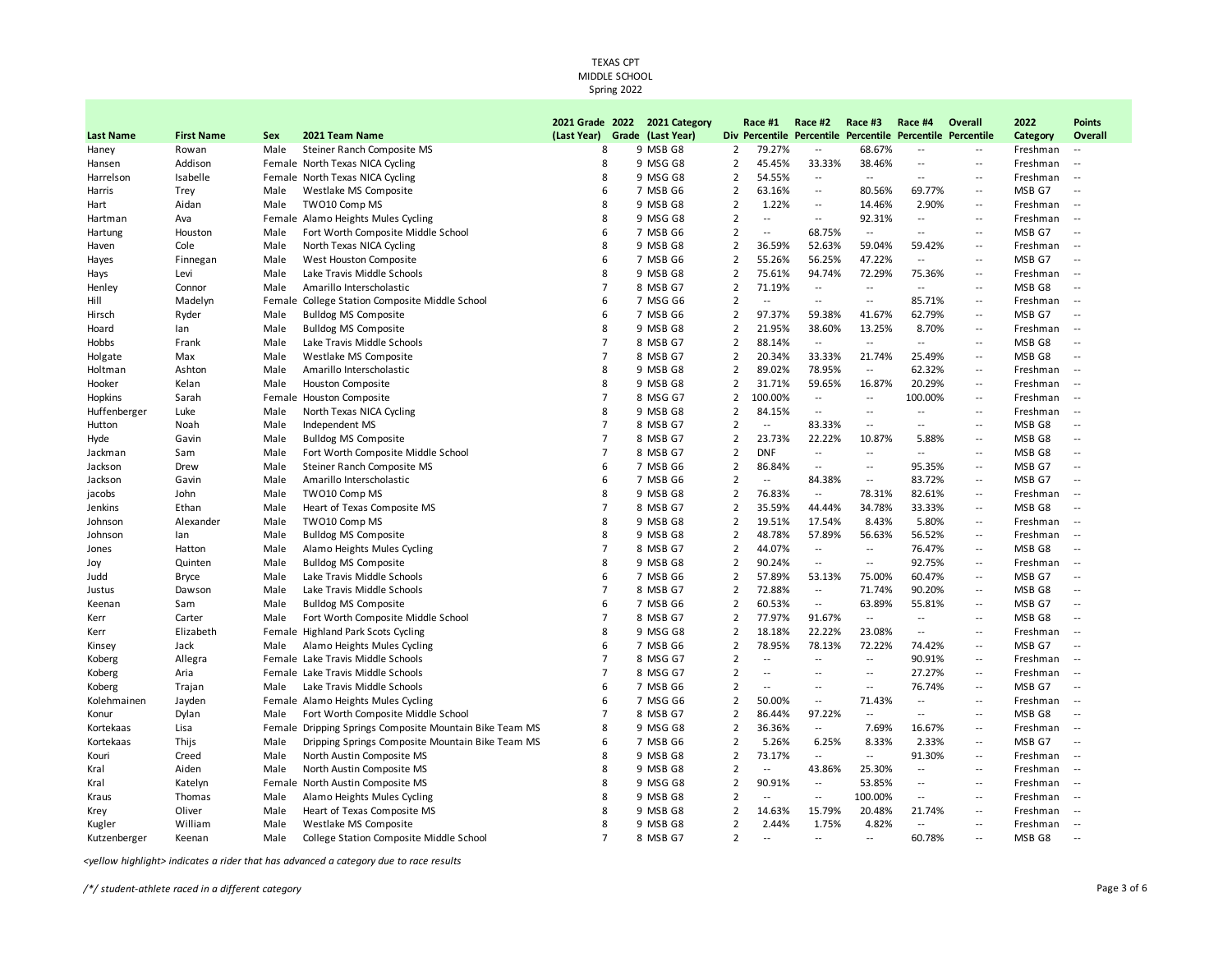|                  |                   |        |                                                  | 2021 Grade 2022 | 2021 Category     |                | Race #1        | Race #2                                                    | Race #3                  | Race #4                  | Overall                     | 2022     | <b>Points</b>            |
|------------------|-------------------|--------|--------------------------------------------------|-----------------|-------------------|----------------|----------------|------------------------------------------------------------|--------------------------|--------------------------|-----------------------------|----------|--------------------------|
| <b>Last Name</b> | <b>First Name</b> | Sex    | 2021 Team Name                                   | (Last Year)     | Grade (Last Year) |                |                | Div Percentile Percentile Percentile Percentile Percentile |                          |                          |                             | Category | Overall                  |
| Lafferty         | Dylen             | Male   | North Austin Composite MS                        | $\overline{7}$  | 8 MSB G7          | $\overline{2}$ | 94.92%         | $\overline{a}$                                             | $-$                      |                          |                             | MSB G8   | $\overline{\phantom{a}}$ |
| Lammers          | Cole              | Male   | North Texas NICA Cycling                         | 6               | 7 MSB G6          | 2              | 36.84%         | 37.50%                                                     | $\overline{\phantom{a}}$ | 48.84%                   | $\sim$ $\sim$               | MSB G7   | Ξ.                       |
| Landacre         | Hayden            | Male   | TWO10 Comp MS                                    | 8               | 9 MSB G8          | $\overline{2}$ | 78.05%         | $\sim$                                                     | 86.75%                   | 88.41%                   | $\sim$                      | Freshman | $\overline{\phantom{a}}$ |
| Lawrence         | Will              | Male   | <b>Highland Park Scots Cycling</b>               | $\overline{7}$  | 8 MSB G7          | $\overline{2}$ | $\overline{a}$ | 100.00%                                                    | 89.13%                   | 92.16%                   | $\sim$                      | MSB G8   | $\overline{\phantom{a}}$ |
| LeClair          | Evan              | Male   | North Austin Composite MS                        | 8               | 9 MSB G8          | 2              | 25.61%         | 31.58%                                                     | 22.89%                   | 28.99%                   | $\sim$                      | Freshman | $\overline{\phantom{a}}$ |
| LeClair          | Jenna             | Female | North Austin Composite MS                        | $\overline{7}$  | 8 MSG G7          | $\overline{2}$ | 54.55%         | 44.44%                                                     | 30.00%                   | 45.45%                   | $\sim$                      | Freshman | ٠.                       |
| Lowary           | Caleb             | Male   | <b>Bulldog MS Composite</b>                      | $\overline{7}$  | 8 MSB G7          | 2              | 83.05%         | $\overline{a}$                                             | 84.78%                   | 74.51%                   | $\sim$ $-$                  | MSB G8   | $\overline{\phantom{a}}$ |
| Lozano           | Maddox            | Male   | North Texas NICA Cycling                         | $\overline{7}$  | 8 MSB G7          | $\overline{2}$ | 30.51%         | $\overline{\phantom{a}}$                                   | $\overline{\phantom{a}}$ | $\overline{\phantom{a}}$ | $\overline{\phantom{a}}$    | MSB G8   | Ξ.                       |
| Mackie           | Isaac             | Male   | Dripping Springs Composite Mountain Bike Team MS | 8               | 9 MSB G8          | $\overline{2}$ | 29.27%         | 29.82%                                                     | 33.73%                   | 23.19%                   | $\sim$ $\sim$               | Freshman | $\overline{\phantom{a}}$ |
| Manchin          | Owen              | Male   | Westlake MS Composite                            | 8               | 9 MSB G8          | $\overline{2}$ | 53.66%         | 75.44%                                                     | 80.72%                   | $\sim$                   | $\sim$                      | Freshman | $\overline{\phantom{a}}$ |
| Mann             | Ethan             | Male   | South Metro Composite                            | 8               | 9 MSB G8          | 2              | 26.83%         | 35.09%                                                     | 32.53%                   | 44.93%                   | $\sim$                      | Freshman | $\overline{\phantom{a}}$ |
| Mann             | Tyler             | Male   | South Metro Composite                            | $\overline{7}$  | 8 MSB G7          | $\overline{2}$ | 40.68%         | 66.67%                                                     | 50.00%                   | 52.94%                   | $\overline{\phantom{a}}$    | MSB G8   | $\overline{\phantom{a}}$ |
| Marti            | Marcio            | Male   | Alamo Heights Mules Cycling                      | $\overline{7}$  | 8 MSB G7          | $\overline{2}$ | 89.83%         | $\overline{\phantom{a}}$                                   | 95.65%                   | 96.08%                   | $\sim$                      | MSB G8   | --                       |
| Martin           | Calleigh          |        | Female Westlake MS Composite                     | 8               | 9 MSG G8          | 2              | 9.09%          | 11.11%                                                     | 15.38%                   | 33.33%                   | $\sim$ $-$                  | Freshman | $\sim$                   |
| Martinez         | Lucas             | Male   | Steiner Ranch Composite MS                       | 8               | 9 MSB G8          | $\overline{2}$ | 98.78%         | $\overline{\phantom{a}}$                                   | 98.80%                   | $\overline{\phantom{a}}$ | $\sim$                      | Freshman | ٠.                       |
| Mathews          | Canon             | Male   | North Texas NICA Cycling                         | 8               | 9 MSB G8          | $\overline{2}$ | 23.17%         | 26.32%                                                     | 26.51%                   | $\overline{\phantom{a}}$ | $\sim$                      | Freshman | $\overline{\phantom{a}}$ |
| McDevitt         | Finn              | Male   | Steiner Ranch Composite MS                       | 8               | 9 MSB G8          | $\overline{2}$ | 95.12%         | $\overline{\phantom{a}}$                                   | 96.39%                   | $\overline{\phantom{a}}$ | $\sim$                      | Freshman | $\overline{a}$           |
| McGuire          | Gus               | Male   | College Station Composite Middle School          | $\overline{7}$  | 8 MSB G7          | $\overline{2}$ | 61.02%         | 69.44%                                                     | 65.22%                   | 50.98%                   | $\sim$                      | MSB G8   | $\overline{\phantom{a}}$ |
| McRoberts        | Amelia            |        | Female Westlake MS Composite                     | $\overline{7}$  | 8 MSG G7          | $\overline{2}$ | 72.73%         | $\overline{a}$                                             | 90.00%                   | 81.82%                   | $\overline{\phantom{a}}$    | Freshman | $\overline{\phantom{a}}$ |
| Melek            | Caylee            |        | Female Amarillo Interscholastic                  | 6               | 7 MSG G6          | 2              | 87.50%         | 100.00%                                                    | $\sim$ $\sim$            | 100.00%                  | $\sim$ $-$                  | Freshman | $\overline{a}$           |
| Melley           | Jake              | Male   | <b>Highland Park Scots Cycling</b>               | 8               | 9 MSB G8          | 2              | 15.85%         | $\overline{a}$                                             | $\sim$ $\sim$            | $\sim$                   | $\sim$                      | Freshman | $\overline{a}$           |
| Migl             | Coby              | Male   | Dripping Springs Composite Mountain Bike Team MS | 8               | 9 MSB G8          | $\overline{2}$ | 8.54%          | 19.30%                                                     | 15.66%                   | 10.14%                   | $\sim$                      | Freshman | $\overline{\phantom{a}}$ |
| Mikolaycik       | Ethan             | Male   | Lake Travis Middle Schools                       | 8               | 9 MSB G8          | $\overline{2}$ | $\overline{a}$ | $\overline{a}$                                             | 74.70%                   | 79.71%                   | $\sim$                      | Freshman | $\overline{\phantom{a}}$ |
| Milanovic        | Nikolas           | Male   | <b>Highland Park Scots Cycling</b>               | 8               | 9 MSB G8          | $\overline{2}$ | --             | $\overline{a}$                                             | $\overline{\phantom{a}}$ | 39.13%                   | $\sim$ $\sim$               | Freshman | $\overline{\phantom{a}}$ |
| Miner            | Christopher       | Male   | Fort Worth Composite Middle School               | $\overline{7}$  | 8 MSB G7          | $\overline{2}$ | <b>DNF</b>     | $\overline{a}$                                             | $\overline{\phantom{a}}$ | $\sim$                   | $\overline{\phantom{a}}$    | MSB G8   | $\overline{a}$           |
| Mohn             | Joe               | Male   | Lake Travis Middle Schools                       | 8               | 9 MSB G8          | $\overline{2}$ | $\overline{a}$ | 91.23%                                                     | 60.24%                   | 71.01%                   | $\overline{a}$              | Freshman | $\overline{\phantom{a}}$ |
| Mossor           | Henry             | Male   | Alamo Heights Mules Cycling                      | $\overline{7}$  | 8 MSB G7          | $\overline{2}$ | $\overline{a}$ | $\overline{a}$                                             | 80.43%                   | 78.43%                   | $\sim$ $-$                  | MSB G8   | $\overline{\phantom{a}}$ |
| Mulanax          | Ryan              | Male   | Steiner Ranch Composite MS                       | 8               | 9 MSB G8          | $\overline{2}$ | 96.34%         | $\overline{\phantom{a}}$                                   | 97.59%                   | 98.55%                   | $\sim$                      | Freshman | $\overline{\phantom{a}}$ |
| Myers            | Archer            | Male   | <b>Bulldog MS Composite</b>                      | 8               | 9 MSB G8          | $\overline{2}$ | 13.41%         | 12.28%                                                     | 7.23%                    | 27.54%                   | $\sim$                      | Freshman | ٠.                       |
| Neiderer         | Margaret          |        | Female Westlake MS Composite                     | 7               | 8 MSG G7          | 2              | 45.45%         | 11.11%                                                     | 100.00%                  | $\overline{\phantom{a}}$ | $\sim$                      | Freshman | $\overline{a}$           |
| Newberry         | Chase             | Male   | TWO10 Comp MS                                    | 8               | 9 MSB G8          | $\overline{2}$ | 42.68%         | $\overline{a}$                                             | $\overline{a}$           |                          | $\sim$                      | Freshman | ٠.                       |
| Nohrden          | Eric              | Male   | Westlake MS Composite                            | $\overline{7}$  | 8 MSB G7          | $\overline{2}$ | 6.78%          | 5.56%                                                      | 4.35%                    | 1.96%                    | $\sim$                      | MSB G8   | --                       |
| Noyola           | Jared             | Male   | North Texas NICA Cycling                         | 8               | 9 MSB G8          | $\overline{2}$ | 82.93%         | $\overline{a}$                                             | 62.65%                   | $\overline{\phantom{a}}$ | $\sim$                      | Freshman | $\overline{\phantom{a}}$ |
| Oliver           | Fisher            | Male   | North Austin Composite MS                        | 6               | 7 MSB G6          | $\overline{2}$ | 15.79%         | 81.25%                                                     | $\overline{a}$           |                          | $\sim$ $-$                  | MSB G7   | $\overline{a}$           |
| Osborne          | Lily              |        | Female Lake Travis Middle Schools                | $\overline{7}$  | 8 MSG G7          | $\overline{2}$ | 18.18%         | 66.67%                                                     | 70.00%                   | $\sim$                   | $\overline{a}$              | Freshman | $\overline{a}$           |
| Palmer           | Jake              | Male   | Lake Travis Middle Schools                       | 8               | 9 MSB G8          | 2              | 86.59%         | $\sim$                                                     | $\sim$ $\sim$            | $\overline{\phantom{a}}$ | $\sim$ $-$                  | Freshman | $\overline{a}$           |
| Paris            | Charlie           | Male   | Lake Travis Middle Schools                       | 6               | 7 MSB G6          | $\overline{2}$ | 7.89%          | 12.50%                                                     | $\overline{\phantom{a}}$ | 4.65%                    | $\sim$                      | MSB G7   | $\overline{\phantom{a}}$ |
| Parker           | Rylan             | Male   | <b>Bulldog MS Composite</b>                      | 8               | 9 MSB G8          | $\overline{2}$ | 9.76%          | 3.51%                                                      | 10.84%                   | 14.49%                   | $\sim$ $\sim$               | Freshman | ٠.                       |
| Patel            | Eshaan            | Male   | Lake Travis Middle Schools                       | 6               | 7 MSB G6          | $\overline{2}$ | $\overline{a}$ | $-$                                                        | $\sim$ $\sim$            | 81.40%                   | $\mathcal{L}_{\mathcal{A}}$ | MSB G7   | $\overline{\phantom{a}}$ |
| Patterson        | Garrett           | Male   | Hays County Composite                            | $\overline{7}$  | 8 MSB G7          | $\overline{2}$ | 93.22%         | $\overline{a}$                                             | $\overline{\phantom{a}}$ | 86.27%                   | $\sim$ $\sim$               | MSB G8   | $\overline{a}$           |
| Perkins          | Everett           | Male   | Lake Travis Middle Schools                       | $\overline{7}$  | 8 MSB G7          | $\overline{2}$ | 54.24%         | $\overline{a}$                                             | $\overline{a}$           | 54.90%                   | $\sim$                      | MSB G8   | $\overline{a}$           |
| Peters           | Tristan           | Male   | Amarillo Interscholastic                         | $\overline{7}$  | 8 MSB G7          | $\overline{2}$ | 67.80%         | 75.00%                                                     | $\sim$ $\sim$            | 49.02%                   | $\sim$ $-$                  | MSB G8   | $\overline{a}$           |
| Peterson         | Gavin             | Male   | Alamo Heights Mules Cycling                      | $\overline{7}$  | 8 MSB G7          | $\overline{2}$ | $\overline{a}$ | $\overline{\phantom{a}}$                                   | <b>DNF</b>               | $\overline{\phantom{a}}$ | $\sim$                      | MSB G8   | $\overline{\phantom{a}}$ |
| Pierce           | Carter            | Male   | <b>Bulldog MS Composite</b>                      | 8               | 9 MSB G8          | $\overline{2}$ | 28.05%         | 24.56%                                                     | 28.92%                   | 34.78%                   | $\overline{\phantom{a}}$    | Freshman | $\overline{\phantom{a}}$ |
| Podzemny         | Luke              | Male   | Amarillo Interscholastic                         | 8               | 9 MSB G8          | 2              | $\overline{a}$ | 85.96%                                                     | $\sim$ $\sim$            | $\sim$                   | $\overline{\phantom{a}}$    | Freshman | ٠.                       |
| Portier          | Max               | Male   | <b>Bulldog MS Composite</b>                      | $\overline{7}$  | 8 MSB G7          | 2              | 8.47%          | 11.11%                                                     | 13.04%                   | 11.76%                   | $\sim$                      | MSB G8   | $\overline{\phantom{a}}$ |
| Prause           | Aiden             | Male   | West Houston Composite                           | 8               | 9 MSB G8          | $\overline{2}$ | --             | $\overline{\phantom{a}}$                                   | 71.08%                   | $\overline{\phantom{a}}$ | $\ddotsc$                   | Freshman | $\overline{\phantom{a}}$ |
| Prause           | Luke              | Male   | West Houston Composite                           | 8               | 9 MSB G8          | $\overline{2}$ | $\overline{a}$ | $\overline{\phantom{a}}$                                   | 69.88%                   | $\sim$                   | $\overline{a}$              | Freshman | $\overline{\phantom{a}}$ |
| Price            | Caroline          |        | Female Bulldog MS Composite                      | 6               | 7 MSG G6          | $\overline{2}$ | 75.00%         | 60.00%                                                     | 57.14%                   | 42.86%                   | $\sim$ $\sim$               | Freshman | $\overline{\phantom{a}}$ |
| Price            | Wade              | Male   | North Texas NICA Cycling                         | 8               | 9 MSB G8          | $\overline{2}$ | --             | 98.25%                                                     | $\overline{a}$           | $\sim$                   | $\overline{\phantom{a}}$    | Freshman | $\overline{a}$           |
| Pullmann         | Jackson           | Male   | TWO10 Comp MS                                    | 8               | 9 MSB G8          | $\overline{2}$ | 24.39%         | $-$                                                        | 49.40%                   | 60.87%                   | $\sim$                      | Freshman | $\sim$                   |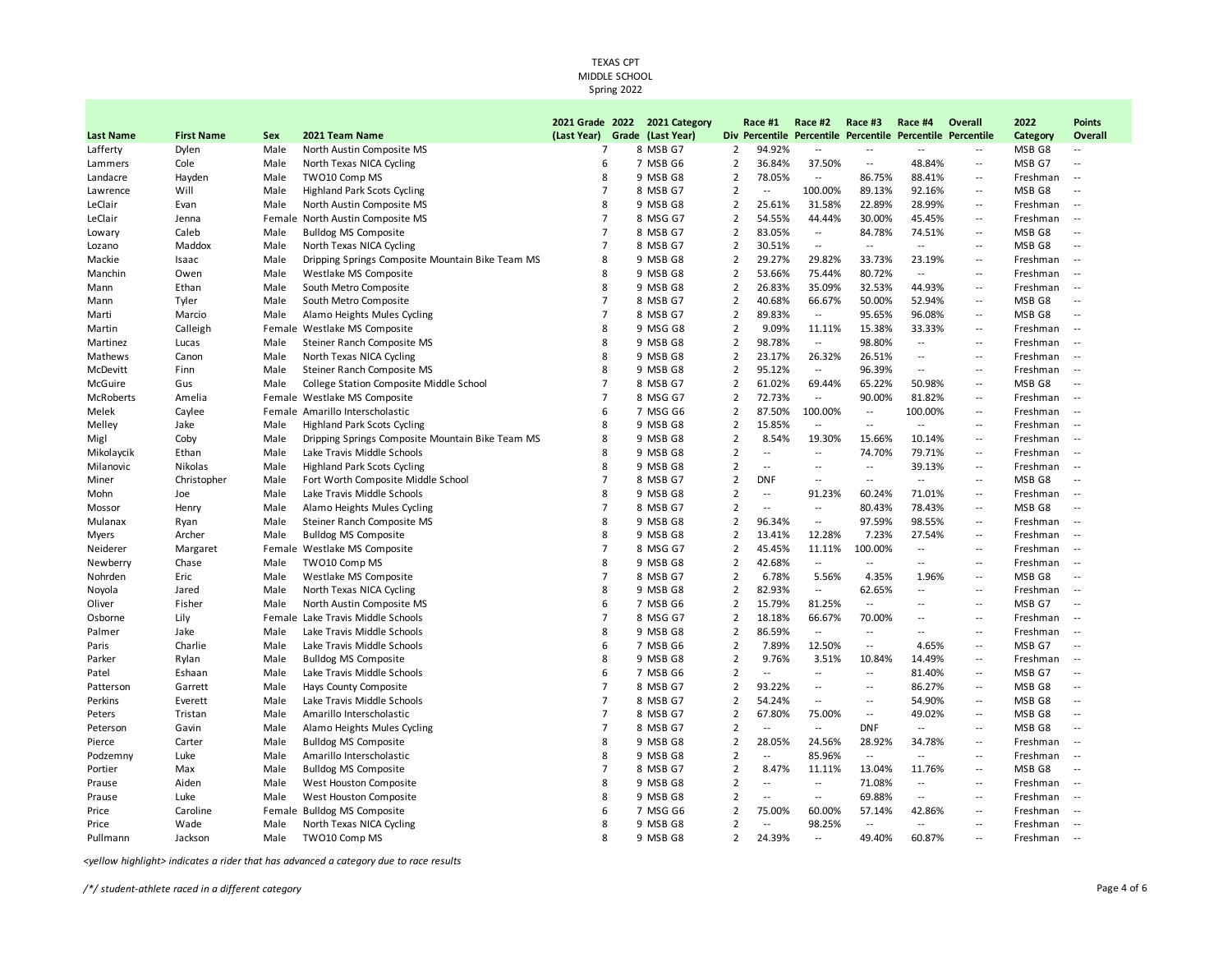|                  |                   |      |                                                  | 2021 Grade 2022 |       | 2021 Category |                | Race #1                  | Race #2                      | Race #3                  | Race #4                      | Overall                  | 2022              | Points                                        |
|------------------|-------------------|------|--------------------------------------------------|-----------------|-------|---------------|----------------|--------------------------|------------------------------|--------------------------|------------------------------|--------------------------|-------------------|-----------------------------------------------|
| <b>Last Name</b> | <b>First Name</b> | Sex  | 2021 Team Name                                   | (Last Year)     | Grade | (Last Year)   |                | <b>Div Percentile</b>    | <b>Percentile Percentile</b> |                          | <b>Percentile Percentile</b> |                          | Category          | Overall                                       |
| Pullmann         | Matthew           | Male | TWO10 Comp MS                                    | 8               |       | 9 MSB G8      | $\overline{2}$ | 39.02%                   | $\overline{\phantom{a}}$     | 27.71%                   | 30.43%                       | $\overline{\phantom{a}}$ | Freshman          | $\overline{\phantom{a}}$                      |
| Ramos            | Austin            | Male | Alamo Heights Mules Cycling                      | 6               |       | 7 MSB G6      | $\overline{2}$ | 26.32%                   | $\overline{\phantom{a}}$     | 16.67%                   | 18.60%                       | $\ddotsc$                | MSB G7            | $\overline{a}$                                |
| Reed             | Ethan             | Male | West Houston Composite                           | $\overline{7}$  |       | 8 MSB G7      | $\overline{2}$ | 38.98%                   | 58.33%                       | 32.61%                   | 45.10%                       | $\overline{a}$           | MSB G8            | $\overline{\phantom{a}}$                      |
| Richter          | Tyler             | Male | Lake Travis Middle Schools                       | 8               |       | 9 MSB G8      | $\overline{2}$ | 74.39%                   | $\overline{a}$               | 73.49%                   | 100.00%                      | $\overline{a}$           | Freshman          | $\sim$                                        |
| Rishavy          | Torin             | Male | <b>Bulldog MS Composite</b>                      | $\overline{7}$  |       | 8 MSB G7      | 2              | 69.49%                   | 77.78%                       | 78.26%                   | 66.67%                       | $\overline{a}$           | MSB G8            | $\sim$                                        |
| Robinson         | Gavin             | Male | <b>Bulldog MS Composite</b>                      | 8               |       | 9 MSB G8      | $\overline{2}$ | 3.66%                    | 14.04%                       | 2.41%                    | 7.25%                        | $\overline{\phantom{a}}$ | Freshman          | $\mathord{\hspace{1pt}\text{--}\hspace{1pt}}$ |
| Rodriguez        | Luis              | Male | Alamo Heights Mules Cycling                      | 6               |       | 7 MSB G6      | 2              | 92.11%                   | 90.63%                       | $\overline{a}$           | 86.05%                       | $\overline{a}$           | MSB G7            | --                                            |
| Roper            | Seth              | Male | <b>Highland Park Scots Cycling</b>               | $\overline{7}$  |       | 8 MSB G7      | $\overline{2}$ | $\overline{\phantom{a}}$ | 86.11%                       | 60.87%                   | 64.71%                       | $\ddotsc$                | MSB G8            | --                                            |
| Russell          | Evan              | Male | North Texas NICA Cycling                         | 6               |       | 7 MSB G6      | $\overline{2}$ | $\overline{\phantom{a}}$ | 100.00%                      | 55.56%                   | 51.16%                       | $\ddotsc$                | MSB G7            | $\sim$ $\sim$                                 |
| Ryan             | TJ                | Male | North Austin Composite MS                        | 8               |       | 9 MSB G8      | $\overline{2}$ | $\overline{\phantom{a}}$ | 42.11%                       | 39.76%                   | 43.48%                       | $\overline{\phantom{m}}$ | Freshman          | $\overline{\phantom{a}}$                      |
| Sammons          | David             | Male | Amarillo Interscholastic                         | 8               |       | 9 MSB G8      | $\overline{2}$ | $\overline{\phantom{a}}$ | $\overline{a}$               | 81.93%                   | 97.10%                       | $\overline{a}$           | Freshman          | $\sim$ $\sim$                                 |
| Sammons          | Rayden            | Male | Amarillo Interscholastic                         | 6               |       | 7 MSB G6      | $\overline{2}$ | $\cdots$                 | $\overline{\phantom{a}}$     | 94.44%                   | $\overline{\phantom{a}}$     | $\overline{\phantom{a}}$ | MSB G7            | $\sim$                                        |
| Sandoval         | Celeste           |      | Female TWO10 Comp MS                             | 6               |       | 7 MSG G6      | $\overline{2}$ | 25.00%                   | 40.00%                       | 14.29%                   | 28.57%                       | $\overline{\phantom{a}}$ | Freshman          | $\sim$                                        |
| Sansome          | Meghan            |      | Female Alamo Heights Mules Cycling               | 8               |       | 9 MSG G8      | 2              | 63.64%                   | 77.78%                       | 61.54%                   | 83.33%                       | $\overline{a}$           | Freshman          | $\sim$                                        |
| Sawyer           | Paul              | Male | Lake Travis Middle Schools                       | 6               |       | 7 MSB G6      | $\overline{2}$ | 76.32%                   | $\overline{\phantom{a}}$     | $\overline{\phantom{a}}$ | $\overline{\phantom{a}}$     | $\overline{\phantom{a}}$ | MSB G7            | $\overline{\phantom{a}}$                      |
| Schaller         | William           | Male | Steiner Ranch Composite MS                       | 6               |       | 7 MSB G6      | $\overline{2}$ | $\overline{\phantom{a}}$ | $\overline{\phantom{a}}$     | 5.56%                    | 6.98%                        | $\overline{\phantom{a}}$ | MSB G7            | --                                            |
| Schroeder        | Jack              | Male | Alamo Heights Mules Cycling                      | 6               |       | 7 MSB G6      | $\overline{2}$ | 10.53%                   | 9.38%                        | 13.89%                   | 13.95%                       | $\overline{\phantom{a}}$ | MSB G7            | $\sim$                                        |
| Schultz          | Chase             | Male | Lake Travis Middle Schools                       | $\overline{7}$  |       | 8 MSB G7      | $\overline{2}$ | $\overline{a}$           | $\overline{\phantom{a}}$     | $\sim$                   | <b>DNF</b>                   | $\overline{\phantom{a}}$ | MSB G8            | $\overline{\phantom{a}}$                      |
| Sdun             | Lukas             | Male | North Texas NICA Cycling                         | 8               |       | 9 MSB G8      | $\overline{2}$ | 51.22%                   | $\overline{\phantom{a}}$     | 44.58%                   | 40.58%                       | $\overline{\phantom{a}}$ | Freshman          | $\overline{\phantom{a}}$                      |
| Seade            | Grant             | Male | St. Stephen's Episcopal School MS                | $\overline{7}$  |       | 8 MSB G7      | $\overline{2}$ | 18.64%                   | $\overline{\phantom{a}}$     | 30.43%                   | 13.73%                       | $\ddotsc$                | MSB G8            | $\overline{a}$                                |
| Segura           | Sebastian         | Male | <b>Bulldog MS Composite</b>                      | $\overline{7}$  |       | 8 MSB G7      | $\overline{2}$ | 76.27%                   | 88.89%                       | 73.91%                   | $\overline{\phantom{a}}$     | $\overline{\phantom{a}}$ | MSB G8            | $\sim$                                        |
| Shannon          | Cade              | Male | College Station Composite Middle School          | $\overline{7}$  |       | 8 MSB G7      | $\overline{2}$ | 59.32%                   | 72.22%                       | 76.09%                   | 84.31%                       | $\overline{\phantom{a}}$ | MSB G8            | $\sim$                                        |
| Shepherd         | Joe               | Male | Amarillo Interscholastic                         | $\overline{7}$  |       | 8 MSB G7      | $\overline{2}$ | 37.29%                   | 52.78%                       | $\overline{\phantom{a}}$ | 41.18%                       | $\sim$ $\sim$            | MSB <sub>G8</sub> | $\sim$                                        |
| Shepherd         | Kate              |      | Female Amarillo Interscholastic                  | 8               |       | 9 MSG G8      | $\overline{2}$ | 27.27%                   | 55.56%                       | $\overline{\phantom{a}}$ | 66.67%                       | $\overline{\phantom{a}}$ | Freshman          | $\sim$                                        |
| Simonson         | Penn              | Male | Fort Worth Composite Middle School               | 6               |       | 7 MSB G6      | $\overline{2}$ | $\overline{\phantom{a}}$ | 62.50%                       | $\overline{\phantom{a}}$ | $\overline{\phantom{a}}$     | $\overline{\phantom{a}}$ | MSB G7            | $\overline{\phantom{a}}$                      |
| Slaughter        | Zach              | Male | <b>Highland Park Scots Cycling</b>               | $\overline{7}$  |       | 8 MSB G7      | $\overline{2}$ | $\overline{a}$           | 61.11%                       | $\sim$ $\sim$            | $\overline{a}$               | $\overline{a}$           | MSB G8            | $\sim$ $\sim$                                 |
| Sliger           | Janie             |      | Female Heart of Texas Composite MS               | 8               |       | 9 MSG G8      | $\overline{2}$ | $\overline{a}$           | 66.67%                       | 30.77%                   | $\overline{a}$               | $\overline{a}$           | Freshman          | $\sim$                                        |
| Smith            | Dane              | Male | Fort Worth Composite Middle School               | 6               |       | 7 MSB G6      | $\overline{2}$ | 50.00%                   | 43.75%                       | 50.00%                   | 53.49%                       | $\overline{\phantom{a}}$ | MSB G7            | $\overline{\phantom{a}}$                      |
| Snyder           | Finn              | Male | Steiner Ranch Composite MS                       | 8               |       | 9 MSB G8      | $\overline{2}$ | 32.93%                   | $\sim$ $\sim$                | $\sim$ $\sim$            | $\overline{a}$               | $\overline{\phantom{a}}$ | Freshman          | $\sim$                                        |
| Snyder           | Kjell             | Male | Steiner Ranch Composite MS                       | 8               |       | 9 MSB G8      | $\overline{2}$ | 34.15%                   | $\overline{\phantom{a}}$     | $\overline{\phantom{a}}$ | $\overline{\phantom{a}}$     | $\overline{\phantom{a}}$ | Freshman          | $\sim$                                        |
| Spence           | Cecilia           |      | Female Westlake MS Composite                     | 8               |       | 9 MSG G8      | $\overline{2}$ | $\overline{\phantom{a}}$ | 88.89%                       | 69.23%                   | $\overline{\phantom{a}}$     | $\overline{\phantom{a}}$ | Freshman          | $\sim$                                        |
| Stafford         | Jackson           | Male | Steiner Ranch Composite MS                       | 8               |       | 9 MSB G8      | $\overline{2}$ | 58.54%                   | 68.42%                       | 55.42%                   | 55.07%                       | $\ddotsc$                | Freshman          | $\overline{\phantom{a}}$                      |
| Stallmann        | Rayyan            | Male | South Metro Composite                            | 6               |       | 7 MSB G6      | $\overline{2}$ | 39.47%                   | $\overline{a}$               | $\overline{a}$           | 27.91%                       | $\ddotsc$                | MSB G7            | $\overline{\phantom{a}}$                      |
| Stanage          | Samuel            | Male | Alamo Heights Mules Cycling                      | 6               |       | 7 MSB G6      | $\overline{2}$ |                          | $\overline{a}$               | 88.89%                   | $\overline{a}$               | $\overline{a}$           | MSB G7            | $\overline{a}$                                |
| Steinert         | Blake             | Male | TWO10 Comp MS                                    | 8               |       | 9 MSB G8      | $\overline{2}$ | 54.88%                   | 71.93%                       | 53.01%                   | 49.28%                       | $\overline{\phantom{a}}$ | Freshman          | $\sim$                                        |
| Stepan           | Kate              |      | Female Alamo Heights Mules Cycling               | 8               |       | 9 MSG G8      | $\overline{2}$ | 100.00%                  | 100.00%                      | 76.92%                   | $\sim$                       | $\overline{a}$           | Freshman          | $\sim$ $\sim$                                 |
| Stewart          | Ethan             | Male | North Texas NICA Cycling                         | $\overline{7}$  |       | 8 MSB G7      | $\overline{2}$ | 5.08%                    | 8.33%                        | 8.70%                    | 9.80%                        | $\overline{\phantom{a}}$ | MSB G8            | $\sim$                                        |
| <b>Stites</b>    | Grant             | Male | Westlake MS Composite                            | 8               |       | 9 MSB G8      | $\overline{2}$ | 46.34%                   | 77.19%                       | 63.86%                   | $\overline{\phantom{a}}$     | $\overline{\phantom{a}}$ | Freshman          | $\sim$                                        |
| Stone            | Camden            | Male | Lake Travis Middle Schools                       | 6               |       | 7 MSB G6      | $\overline{2}$ | 52.63%                   | 25.00%                       | 19.44%                   | 41.86%                       | $\overline{\phantom{a}}$ | MSB G7            | $-$                                           |
| Strickland       | Taylor            | Male | Heart of Texas Composite MS                      | 8               |       | 9 MSB G8      | $\overline{2}$ | 50.00%                   | 50.88%                       | 36.14%                   | 47.83%                       | $\ddotsc$                | Freshman          | $\sim$                                        |
| Stringer         | Wyatt             | Male | Westlake MS Composite                            | $\overline{7}$  |       | 8 MSB G7      | $\overline{2}$ | 79.66%                   | $\overline{\phantom{a}}$     | 86.96%                   | 43.14%                       | $\overline{a}$           | MSB G8            | $\overline{\phantom{a}}$                      |
| Sullivan         | Cameron           | Male | TWO10 Comp MS                                    | 8               |       | 9 MSB G8      | $\overline{2}$ | 10.98%                   | $\sim$                       | $\overline{\phantom{a}}$ | $\sim$ $\sim$                | $\overline{a}$           | Freshman          | $\sim$                                        |
| Sullivan         | Connor            | Male | TWO10 Comp MS                                    | 8               |       | 9 MSB G8      | $\overline{2}$ | 60.98%                   | $\overline{\phantom{a}}$     | $\overline{\phantom{a}}$ | $\overline{a}$               | $\overline{\phantom{a}}$ | Freshman          | $\sim$                                        |
| Sullivan         | Sally             |      | Female Steiner Ranch Composite MS                | $\mathbf{8}$    |       | 9 MSG G8      | $\overline{2}$ | 72.73%                   | $\overline{\phantom{a}}$     | 84.62%                   | $\overline{\phantom{a}}$     | $\overline{\phantom{a}}$ | Freshman          | $\sim$                                        |
| Swanston         | Jack              | Male | Dripping Springs Composite Mountain Bike Team MS | 6               |       | 7 MSB G6      | 2              | $\overline{a}$           | $\sim$                       | 52.78%                   | 72.09%                       | $\overline{a}$           | MSB G7            | $\sim$ $\sim$                                 |
| Szczesny         | Charlie           | Male | <b>Bulldog MS Composite</b>                      | $\overline{7}$  |       | 8 MSB G7      | 2              | 25.42%                   | 41.67%                       | 36.96%                   | 23.53%                       | $\overline{\phantom{a}}$ | MSB G8            | --                                            |
| Tang             | Ryan              | Male | Steiner Ranch Composite MS                       | 8               |       | 9 MSB G8      | $\overline{2}$ | 91.46%                   | $\overline{\phantom{a}}$     | $\overline{\phantom{a}}$ | $\overline{\phantom{a}}$     | $\ddotsc$                | Freshman          | $\sim$                                        |
| Taylor           | Isabella          |      | Female Lake Travis Middle Schools                | $\overline{7}$  |       | 8 MSG G7      | $\overline{2}$ | $\overline{\phantom{a}}$ | $\overline{\phantom{a}}$     | 20.00%                   | 54.55%                       | $\overline{a}$           | Freshman          | $\sim$                                        |
| Taylor           | Kyle              | Male | <b>Bulldog MS Composite</b>                      | 8               |       | 9 MSB G8      | $\overline{2}$ | 17.07%                   | 22.81%                       | 12.05%                   | $\overline{\phantom{a}}$     | $\ddotsc$                | Freshman          | $\sim$ $\sim$                                 |
| Temple           | lan               | Male | <b>Bulldog MS Composite</b>                      | 6               |       | 7 MSB G6      | $\overline{2}$ | 100.00%                  | 96.88%                       | 100.00%                  | 97.67%                       | $\overline{\phantom{a}}$ | MSB G7            | $\overline{\phantom{a}}$                      |
| Tenney           | Carson            | Male | TWO10 Comp MS                                    | $\overline{7}$  |       | 8 MSB G7      | $\overline{2}$ | 50.85%                   | $\sim$                       | $\overline{a}$           | 58.82%                       | $\overline{a}$           | MSB G8            | $\overline{a}$                                |